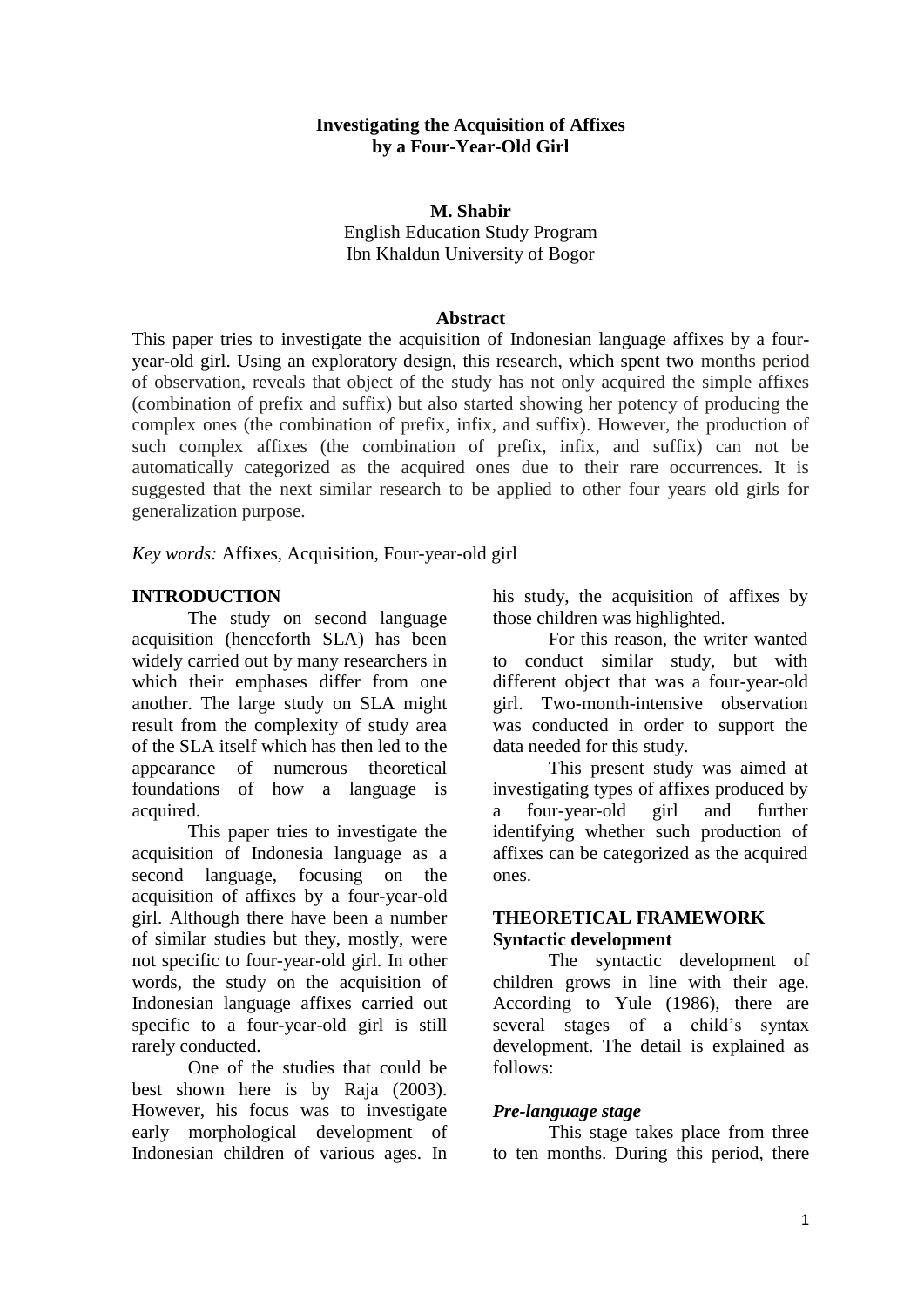are a lot of 'sound play' and attempted imitations.

### *The one-word or holophrastic stage*

Holophrastic is a single form functioning as phrase or sentence. This stage happens between twelve and eighteen moths. Single terms uttered are usually related to everyday objects such as 'milk', 'cookie', 'cat', and 'cup'.

### *The two-word stage*

Around eighteen to twenty months, as the child's vocabulary moves beyond fifty distinct words, they can produce two separate words.

# *Telegraphic speech*

It occurs from two years and up. A child at this stage starts producing a large number of utterances, which could be classified as multiple world utterances. While this type is being produced, a number of grammatical inflections begin to appear in some of words.

In addition, Crystal (1976) added that by the time the child is three years old and up, he or she is going further than telegraphic speech forms and integrate some of inflectional morphemes, which signify the grammatical function and the nouns and verbs used. This acquisition of this form is often accompanied by a process of generalization. Therefore, imitation is not the primary force in child language acquisition

# **Morphemes**

There are two basic types of morphemes: unbound and bound. Unbound or free-standing morphemes are individual elements that can stand alone within a sentence, such as  $\langle \text{cat} \rangle$ ,  $\langle \text{laugh} \rangle$ ,  $\langle \text{look}\rangle$ , and  $\langle \text{box}\rangle$ . They are essentially what most of us call words. Bound morphemes are meaning-bearing units of language or called affix, including

prefixes and suffixes that are attached to unbound morphemes. These cannot stand alone (Yule, 1986).

The meaningful combination of morphology is called a morphological construction of which can be built by several means like affixation and reduplication.

# *Morphological acquisition*

In learning a language, children generally focus on the simple aspects of language instead of the complex ones. Miller (in Raja, 2003) in his theory of Derivational Complexity said that the extent of derivation which has to be passed on by a child determines the sequence of the child's sentence production.

There are two learning that determine the sequence of a child's sentence production: system learning and item learning (Ellis, 1997). System learning refers to learning separate and discrete items of language. When a learner has learnt the underlying rules of linguistic item but fails to use them, it can be said the learner makes a mistake. On the contrary, deviation in usage due to lack of knowledge of the underlying rules of linguistic item, the learner cannot be said of making mistake but error. Usually, to distinguish whether it is a mistake or an error can be done by asking the learner to correct his or her deviant utterances (Ellis, 1997).

# *Affixation*

Affixation is the morphological process whereby grammatical or lexical information is added to a stem (Crystal, 1980). There are three types of affixation: prefix, suffix, and infix. According to Tata Bahasa Baku Bahasa Indonesia (2000), the rules of affixation in Indonesian language are given below: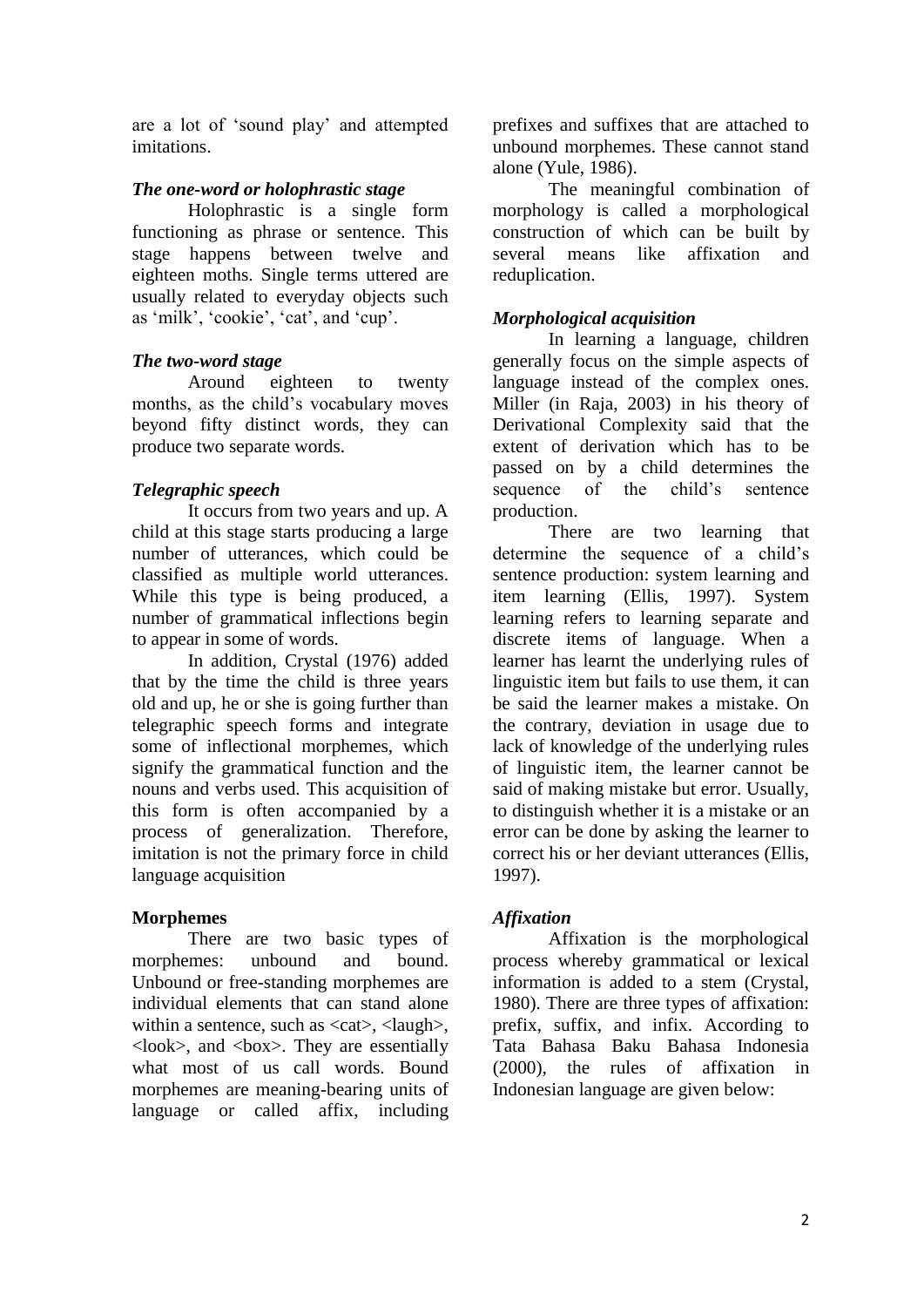Table 1. *The Rules of Affixation in Indonesian*

| <b>Prefix</b>        | <b>Rules</b>                                                      |                                                                                                               | <b>Examples</b>                |  |
|----------------------|-------------------------------------------------------------------|---------------------------------------------------------------------------------------------------------------|--------------------------------|--|
| ${meng-}$            | 1.                                                                | If it is attached to the root word which                                                                      | mengambil,<br>mengikat,        |  |
|                      |                                                                   | has the first phoneme $\langle a \rangle$ , $\langle i \rangle$ , $\langle u \rangle$ , $\langle e \rangle$ , | mengukur,<br>mengelak,         |  |
|                      |                                                                   | $ o / o $ , $ k $ , $ g / h $ . (meng- does not                                                               | mengolah.                      |  |
|                      |                                                                   | change).                                                                                                      |                                |  |
|                      | 2.                                                                | If it is attached to the root word which                                                                      | melatih,<br>memakan,           |  |
|                      |                                                                   | has the first phoneme $/l/$ , $/m/$ , $/n/$ , $/\eta$ ,                                                       | menamakan, menganga.           |  |
|                      |                                                                   | $/\n\check{n}/$ , $/r/$ , $/y/$ , $/w/$ . (meng- changes into                                                 |                                |  |
|                      |                                                                   | me-)                                                                                                          |                                |  |
|                      | 3.                                                                | If it is attached to the root word that                                                                       | mendatangkan, menuduh,         |  |
|                      |                                                                   | begins with phoneme $/d/$ , $/t/$ . (meng-                                                                    | menduga.                       |  |
|                      |                                                                   | changes into men-).                                                                                           |                                |  |
|                      | 4.                                                                | If it is attached to the root word that                                                                       | membabat, mematuhi,            |  |
|                      |                                                                   | begins with phoneme $/b/$ , $/p/$ , $/f/$ .                                                                   | membuat.                       |  |
|                      |                                                                   | (meng-changes into mem-)                                                                                      |                                |  |
|                      | 5.                                                                | If it is attached to the root word that                                                                       | menyatukan, menyadari.         |  |
|                      |                                                                   | begins with $ c $ , $ j $ , $ s $ , $ s $ . (meng-                                                            |                                |  |
|                      |                                                                   | changes into <i>meny</i> -)                                                                                   |                                |  |
|                      | 6.                                                                | If it is attached to the root word that                                                                       | mengebom, mengebor             |  |
|                      |                                                                   | has one syllable. (meng- changes into<br>menge-)                                                              |                                |  |
|                      | 7.                                                                | Prefix <i>meng</i> - in the beginning of                                                                      | menyukseskan,                  |  |
|                      |                                                                   | foreign words that begins with /s/                                                                            |                                |  |
|                      |                                                                   | changes into meny-                                                                                            |                                |  |
|                      | 8.                                                                | If there is reduplication of a verb that                                                                      | menulis-nulis, mengarang-      |  |
|                      |                                                                   | word<br>has<br>single<br>root,<br>that<br>is                                                                  | ngarang, mengecek-ngecek.      |  |
|                      |                                                                   | reduplicated<br>by<br>maintaining<br>the                                                                      |                                |  |
|                      |                                                                   | breaking of its first consonant. The root                                                                     |                                |  |
|                      |                                                                   | word that has one syllable, maintains                                                                         |                                |  |
|                      |                                                                   | nge- in front of the reduplicated root                                                                        |                                |  |
|                      |                                                                   | word. If there is a suffix, it is not                                                                         |                                |  |
|                      |                                                                   | reduplicated.                                                                                                 |                                |  |
| $\{ber-\}$           | 1.                                                                | Prefix ber- changes into be- if it is                                                                         | beranting, berunding,          |  |
|                      |                                                                   | attached into the root word that begins                                                                       | berantai.                      |  |
|                      |                                                                   | with phoneme /r/.                                                                                             |                                |  |
|                      | 2.                                                                | Prefix ber- changes into be- if it is                                                                         | bekerja, beserta.              |  |
|                      |                                                                   | attached into the root word's first                                                                           |                                |  |
|                      |                                                                   | syllable ended with /or/.                                                                                     |                                |  |
|                      | 3.                                                                | Prefix ber- changes into bel- if it is belajar.                                                               |                                |  |
|                      |                                                                   | attached into certain root words.                                                                             |                                |  |
|                      | 4.                                                                | Prefix ber- does not change if it                                                                             | berlayar, bermain.             |  |
|                      |                                                                   | attached into another roots beside rule<br>above.                                                             |                                |  |
| $\{ter\}$            | 1.                                                                | Prefix ter- changes into te- if it is                                                                         | terasa.                        |  |
|                      |                                                                   | attached into the root word that begins                                                                       |                                |  |
|                      |                                                                   | with phoneme /r/.                                                                                             |                                |  |
|                      | 2.                                                                | If the first syllable of the root word                                                                        | terpercaya, tercermin,         |  |
|                      |                                                                   | ended with $/$ ər $/$ , phoneme $/r/$ is prefix                                                               | terjernih, tepercik, tepergok. |  |
|                      |                                                                   | sometimes will emerge<br>ter-<br>and                                                                          |                                |  |
|                      |                                                                   | sometimes will not.                                                                                           | terluka, terpilih              |  |
|                      | 3.                                                                | Besides the rule above, ter- does not                                                                         |                                |  |
|                      |                                                                   | change.                                                                                                       |                                |  |
| ${di-}$              | If it is attached into any root words, it does<br>dibeli, diambil |                                                                                                               |                                |  |
| not change its form. |                                                                   |                                                                                                               |                                |  |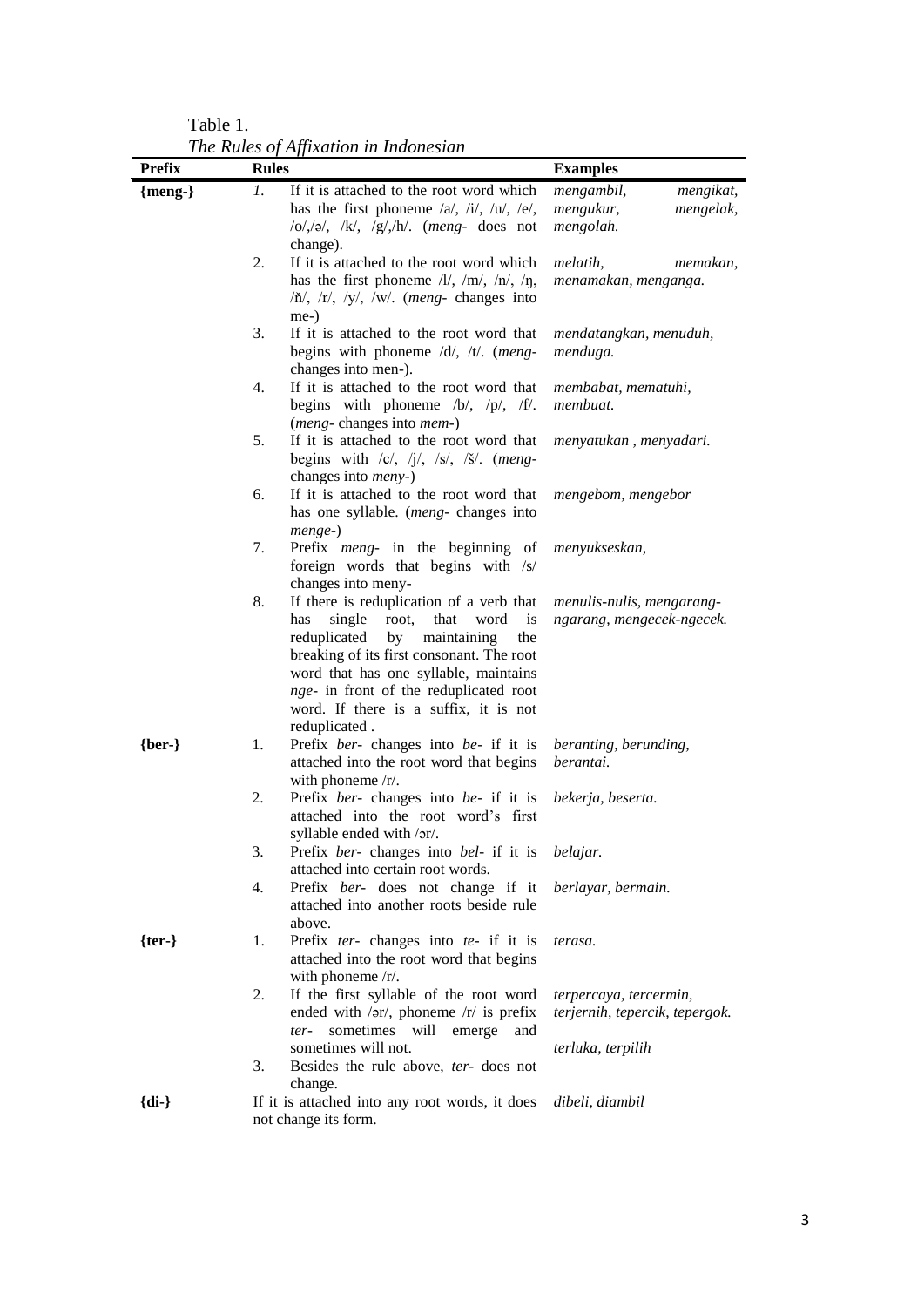| <b>Suffixes</b> | <b>Rules</b>                                                | <b>Examples</b>      |
|-----------------|-------------------------------------------------------------|----------------------|
| $\{-i\}$        | Suffix -i does not experience any changes if it is          | kicauan, harapan.    |
|                 | added to any root words. However, it is necessary to        |                      |
|                 | remember that any root words that end with phoneme          |                      |
| $\{-an\}$       | $\pi$ /i/ cannot be followed by suffix - <i>i</i>           | bersamaan, lapangan. |
|                 | Suffix -an does not experience any changes if it is         |                      |
|                 | combined with any root words. If a root word's              |                      |
|                 | phoneme is $\alpha$ , it will be equated with suffix -an in |                      |
|                 | writing.                                                    |                      |

### **RESEARCH METHODOLOGY**

The study took place at the writer's home. The writer made his own daughter named Wiya as the object for his research. Wiya was four-years old when this research was carried out. In order to gain and collect the data needed for his research, the writer investigated all affixes produced by the object when she was communicating with her little brother, her mother, and her father (the writer himself). This process took place about two months long before then all the data were interpreted qualitatively.

#### **FINDINGS AND DISCUSSIONS**

Based on the research that spent about two months long, the writer has found variety of affixes produced by Wiya. Each type of the affixes is presented in several tables as follow:

Table 2.<br>Vanista of  $\Lambda$ ff: *Variety* 

| <b>Affix</b> | <b>Utterances</b>                                                                                                                                                                                                                                                                                                                                               |
|--------------|-----------------------------------------------------------------------------------------------------------------------------------------------------------------------------------------------------------------------------------------------------------------------------------------------------------------------------------------------------------------|
| $\{di -\}$   | Dijilat, in "Rotinya dijilat dulu ya de".<br>Dipencet in "Dede, semutnya jangan<br>dipencet dong!"<br>Diusir in "Masa temen-temennya diusir".<br>Dibuang in "mainannya jangan dibuang<br>dong de!"<br>Dibeli in "Bonekanya dibeli dong, ma!"<br>Ditutup in "Pintunya ditutup dong". Dilihat<br>in "Malu dilihat orang".<br>Diinjak in "diinjak mainannya ntar". |
| {ter-}       | Terasa, in "Terasa banget pedasnya, ma"                                                                                                                                                                                                                                                                                                                         |

The table above shows that Wiya has been able to produce affixes. However, type of affixes produced was simple and so limited in number. There were only prefix *di* and prefix *ter* that were found.

The first prefix produced was *di* which was the most frequently produced by Wiya. This type of suffix was uttered as many as eight times. She seemed to have the ability to combine such prefix with other words. This means that Wiya has acquired that type of affix. Larsen-Freeman and Long (1991) said that that a bound morpheme, which in this case is the prefix *di*, is regarded 'acquired' when a child has produced it with three different free forms. The table shows that prefix *di* appeared many times or more than three times. So, it can be concluded that the production of prefix *di* is categorized or regarded 'acquired'.

In the meantime, the prefix *ter* appeared one time only. Its occurrence was never heard again. Therefore, this type of affix could not be categorized as the acquired as required by Larsen-Freeman and Long.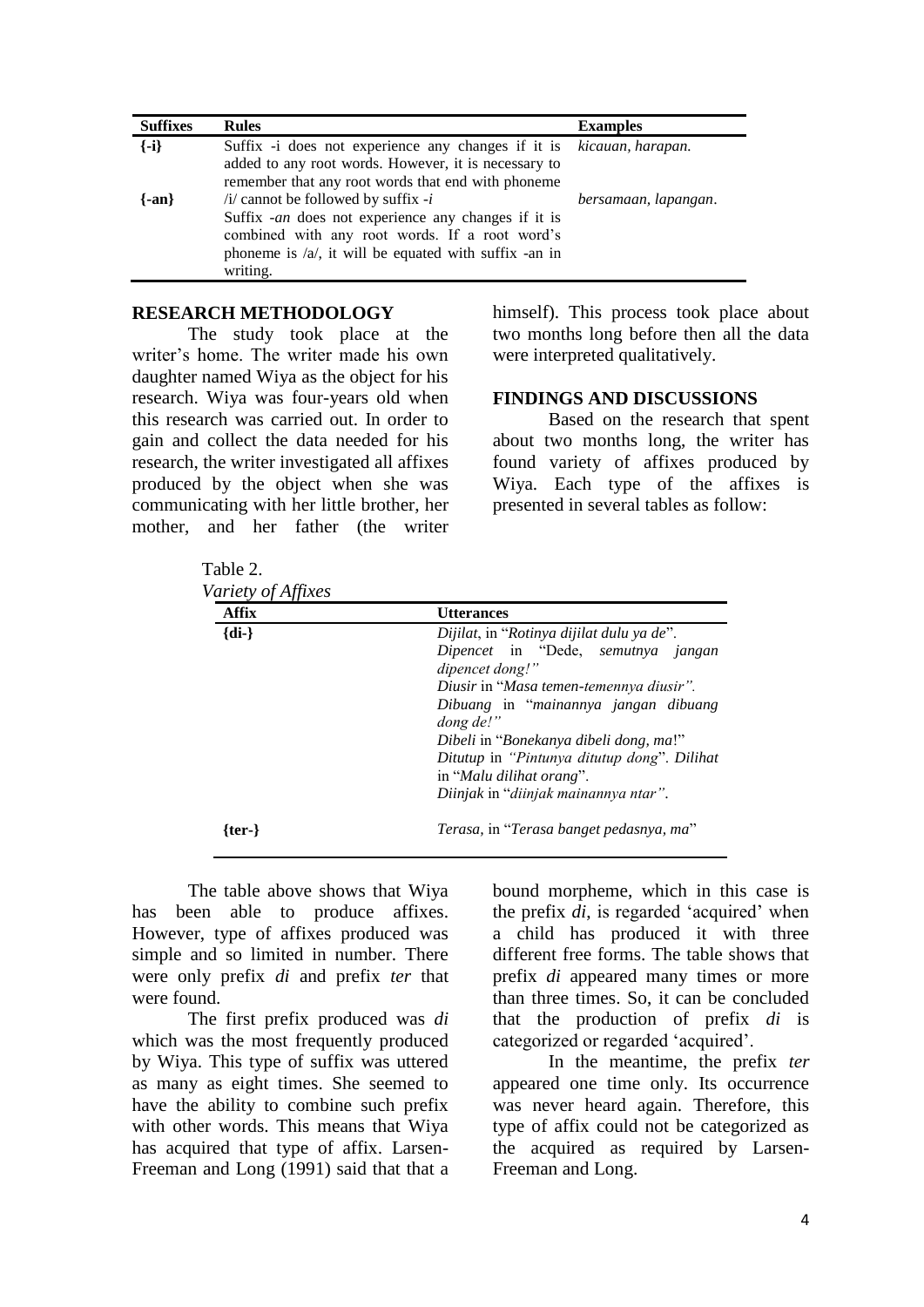Table 3.  *{di-} plus {-in} Affixes*

| Affix                | <b>Utterances</b>                                          |
|----------------------|------------------------------------------------------------|
| ${di-}$ plus ${-in}$ | "Dirasain<br>dulu<br>Dirasain,<br>in<br>ya<br>minumannya". |
|                      | Dilemparin in "Dilemparin aja pensilnya".                  |
|                      | Disorakin in "Masa temen-temennya                          |
|                      | disorakin gitu".                                           |
|                      | Dibuangin in "Mainannya jangan dibuangin<br>dong de".      |
|                      | Dimainin in 'Bonekanya jangan dimainin!"                   |
|                      | Diciumin in "Diciumin mulu Wiyanya".                       |
|                      | Dikabarin in "Kalau dah nyampe dikabarin                   |
|                      | Wiyanya ya, nek".                                          |
|                      | Dibasahin in "Dede nakal, baju<br>kakak                    |
|                      | dibasahin".                                                |

The affixes shown in the second table above are another type of suffix combination produced. The table shows that Wiya has shown her capability in producing complex affixes i.e. the combination of prefix *di-* and suffix *-in*. This time, such complex affixes were all stated in informal utterances. However, it can be said that she has acquired those types of affixes. The reason is, in line with Larsen-Freeman and Long (1991), she was able to combine the prefix *di-* and suffix *–in* three or more different free forms.

It seemed that Wiya's acquisition of bound morphemes at his age starts to develop and increase. This finding is in line with a research by Patuan Raja (2003) saying that number of child's vocalizations containing bound morphemes generally increase from three up to four years, while vocabulary acquisition experiences remarkable decrease.

Table 4. *{meng-} plus {-kan} Affix*

| Affix                 | <b>Utterances</b>                                                                                                   |
|-----------------------|---------------------------------------------------------------------------------------------------------------------|
| ${meng-} plus {-kan}$ | <i>menyalakan</i> in 'Soalnya mama menyalakan lampu dulu'.<br><i>memandikan</i> in 'Mama mau memandikan kamu dede'. |
|                       | menggambarkan in 'Kakak mau menggambarkan ayam'.<br><i>Memasukkan</i> in 'Papa memasukkan motor ma'.                |

Similarly, the utterances listed in Table 3 also contain two affixes. However, in the table, the combination of prefix *meng-* and *suffix –kan* were produced or uttered in formal language.

The table shows that Wiya has shown her linguistic potential development as indicated by her successful combination of such prefixes and suffixes. What can be described about Wiya is that at her age, the capability in lexicalizing words has developed. Mostly, the lexicalization capability happened in the words which are categorized as having high intensity or the words which are frequently used in daily communication.

However, word lexicalization produced is not always correct. The table above shows Wiya's incorrect use of *"menggambarkan"*. "*Menggambarkan"* in that utterance should be "*menggabar"*. However, Wiya was successful in combining the prefix and suffix although not constructed correctly. This phenomenon seems to be much in line with Patuan Raja (2003) saying that children in developing their morphology might create their own bound forms only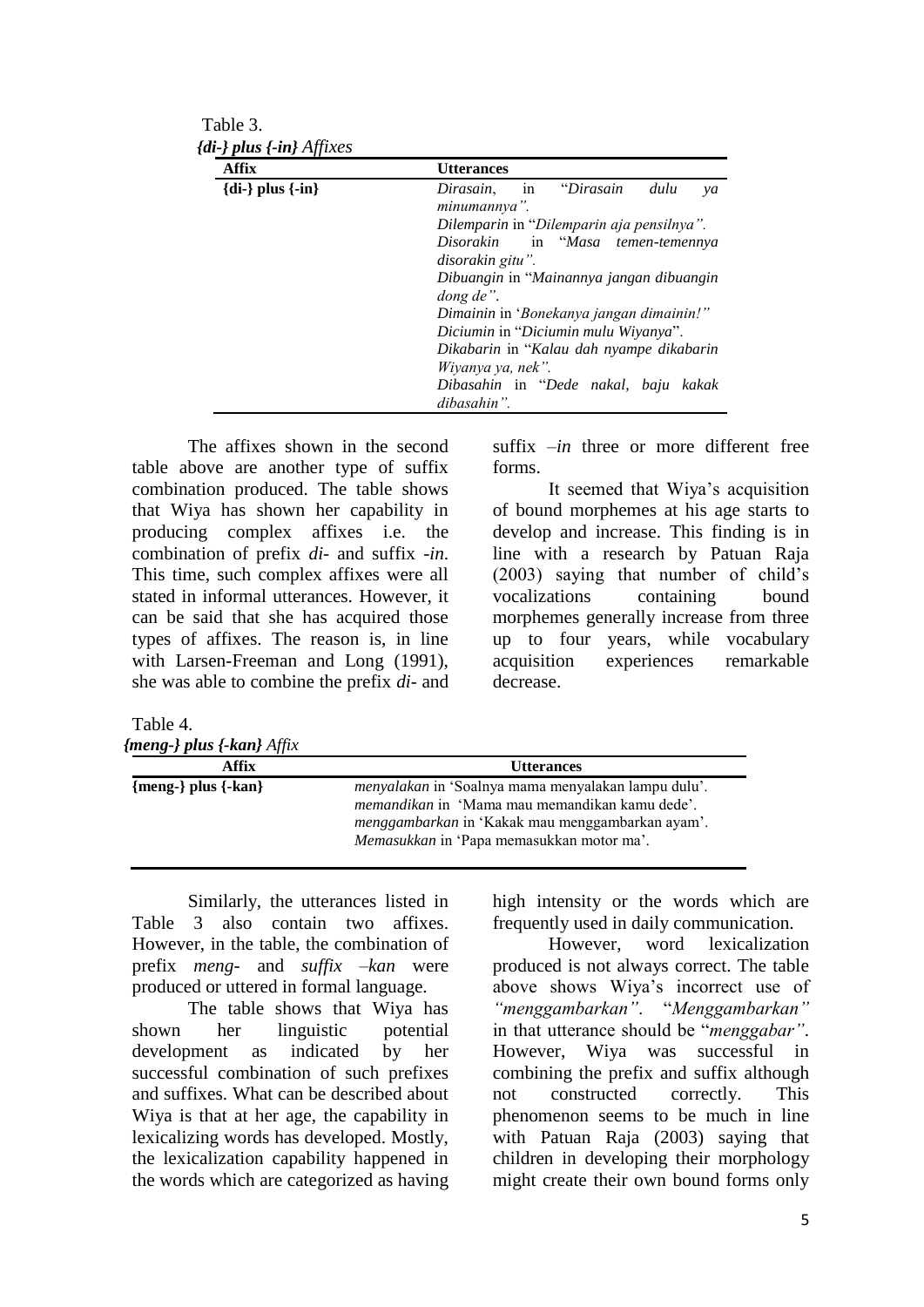before a period of successful utilization. It also can be said that she has acquired those types of affixes since Wiya has been able to produce it more than three different free forms.

| Table 5.<br>${meng}$ plus ${-per}$ plus ${-i}$ Affixes |                                                    |
|--------------------------------------------------------|----------------------------------------------------|
| Affix                                                  | <b>Utterances</b>                                  |
| ${meng-} plus {-per-} plus {-i}$                       | Memperbaiki in "Wiya mau memperbaiki sepeda dulu". |
| Table 6.                                               |                                                    |
| {meng-} plus {-per-} plus {-kan}Affixes                |                                                    |
| $\triangle$ $\mathbf{e}\mathbf{e}$                     | <b>TT44</b> $       -$                             |

| Affix                              | <b>Utterances</b>                                         |
|------------------------------------|-----------------------------------------------------------|
| ${meng-} plus {-per-} plus {-kan}$ | Memperkenalkan in "Wiya memperkenalkan teman<br>dulu va". |
|                                    |                                                           |

The utterances described in tables 4 and 5 above might be the most important finding in this research. Types of affixes produced by Wiya were different as compared to affixes presented in the previous tables.

The two tables above show that there are three types of affixes combined by Wiya. The first is the combination of prefix *meng* plus infix *per* plus suffix *i.* The second is the combination of prefix *meng* plus infix *per* plus suffix *kan.* However, the appearance of such complex combination of affixes was quite rare to happen. There were no any similar combinations of such affixes found during this observation. Therefore, the utterances of *memperkenalkan* and *memperbaiki* can not be regarded 'the acquired'.

They are not acquired because Wiya did not produce such affixes in other forms. Larsen-Freeman and Long (1991) said that that a bound morpheme, which in this case is combination of prefix *meng*- plus infix -*per-* plus suffix *-i* and the combination of prefix *meng*- plus infix -*per-* plus suffix *–kan*, is regarded 'acquired' when it is produced in three different free forms.

### **CONCLUSION AND SUGGESTION**

Based on the findings presented above, it could be concluded that the obvious acquisition of affixes has already taken place by age of four years. At this age, type of affixes produced was not only limited to the simple form but also the production of complex combination of affixes.

However, the production of complex combination of affixes by the object in this study can not be automatically said as the acquired ones. This is because that the production of such complex affixes only happened one time when this study was carried out. As Larsen-Freeman and Long (1991) said that that a bound morpheme, which in this case is combination of prefix plus infix plus suffix, is regarded 'acquired' when it is produced in three different free forms. It is assumed that there must be a factor that has led the object to produce such non-acquired complex combination of affixes. Despite not 'acquired', what it may be taken into account is that this study at least shows that a four year old child already has the potency to acquire complex affixes.

To conclude this paper, the writer suggests that similar studies involving more objects are necessary to be carried out because any child's language development inevitably reflects universal, language-specific, and idiosyncratic characteristics. Secondly, it should be investigated further whether other